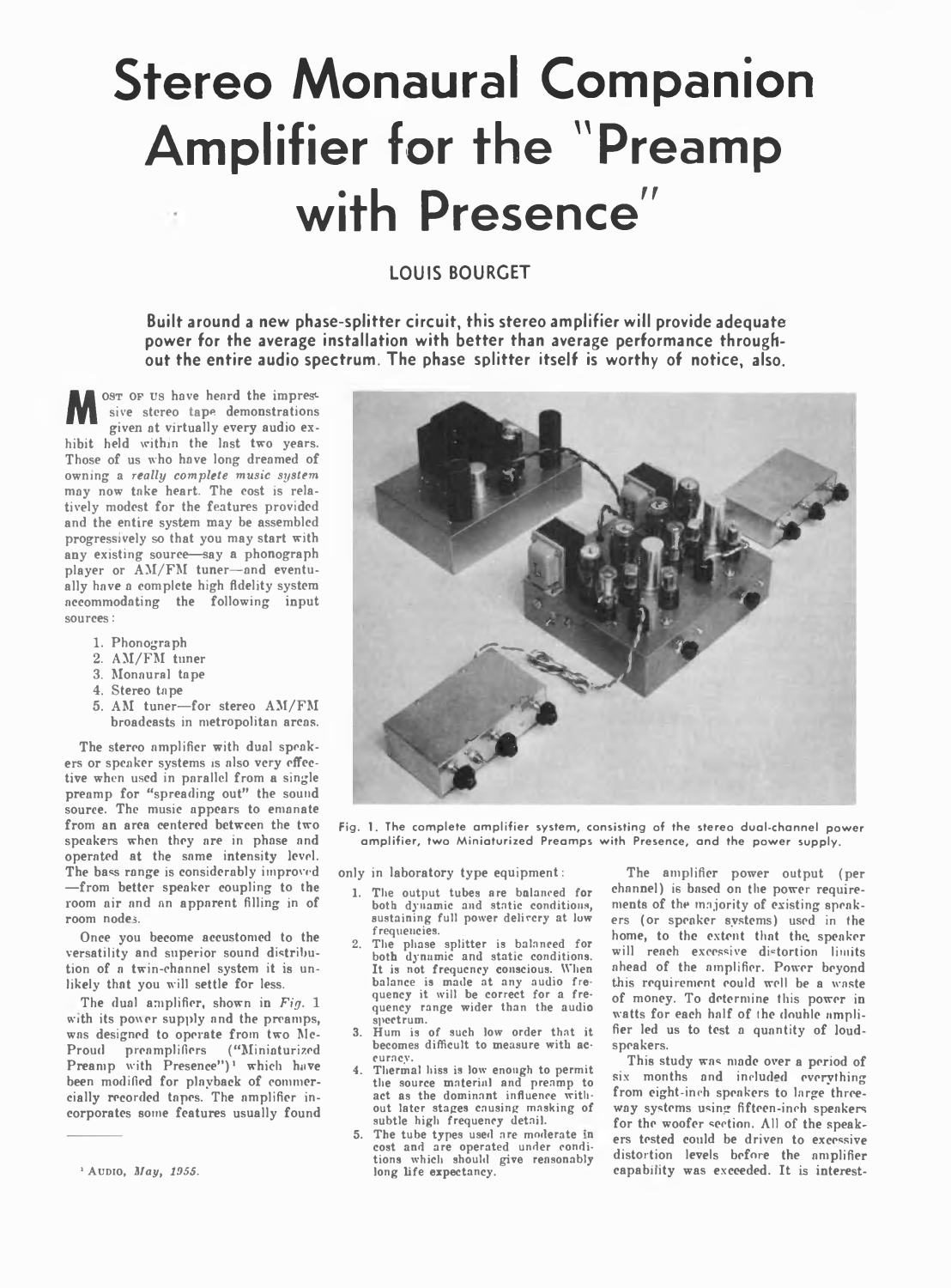

Fig. 2. Over-all schematic of one of the dual-channel amplifiers. Both sections are identical, and are built on a single chassis.

ing to note that ten *clean* watts when available down to 30 cps proved entirely adequate to reach one or more of the following conditions:

- 1. Lamiting distortion of the speaker suspension system at low frequencies.
- 2. Excessive distortion with spurious frequency generation at the middle and high frequencies.
- 3. Loudness levels judged intolerable for home use.

The maximum power rating given by most speaker manufacturers is not intended as their recommended operating condition, but may preferably be interpreted in most cases as the danger level for the speaker mechanism. Fortunately the human hearing tolerance level is usually exceeded first except at extremely low frequencies and we are not often tempted to damage expensive reproducers.

To determine the power level at which suspension limiting takes place is fairly simple and makes use of a device frequently employed in the test laboratory. It consists of a dummy resistive load (of adequate power rating) mounted in a box with a quick changeover switch from voice coil to dummy load. Jacks are also provided for a calibrated oscilloscope and an a.c.-VTVM for rms val-

ues. These are connected in parallel so that they remain across the amplifier output on either resistive-load or voicecoil position. Comparison of the levels at which peak limiting occurs provides the answer at low frequencies. At middle and high frequencies a simple technique is used. The ear is remarkably sensitive to the apparent change in pitch due to frequency doubling or halving when overload point is reached for the loudspeaker from a sine-wave input source. Protective car plugs are desirable here, as you may otherwise exceed the "threshold of pain" and this is as unwise as welding without goggles. The human hearing apparatus is also operating in a more discriminating manner when subjected to sound intensities well below the maximum tolerance level by the use of ear protective plugs.

All of this may seem a little beside the point in leading up to a description of the dual amplifier but if it were omitted many people might wonder about our manner of drawing such conclusions.

In this dual amplifier either side will deliver 20 watts before clipping. The extra power above 10 watts per side allows for tube aging and is considered an economy in terms of useful tube life at normal listening levels.

**Voltage Am plifier and Phase Splitter**

The voltage amplifier and three-tube phase splitter employ the newer 6SN7GTB which has been much improved for TV and governmental equipment. The circuit is shown in schematic form in *Fig. 2.*

The first stage is conventional except for the 0.1-meg. input potentiometers which are deliberately made less than the 0.5-meg. input commonly used in many amplifiers. This prevents the con



**Fig. 3. Sim plified schematic of the phase inverter circuit, which is capable of excellent balance throughout the entire audio spectrum.**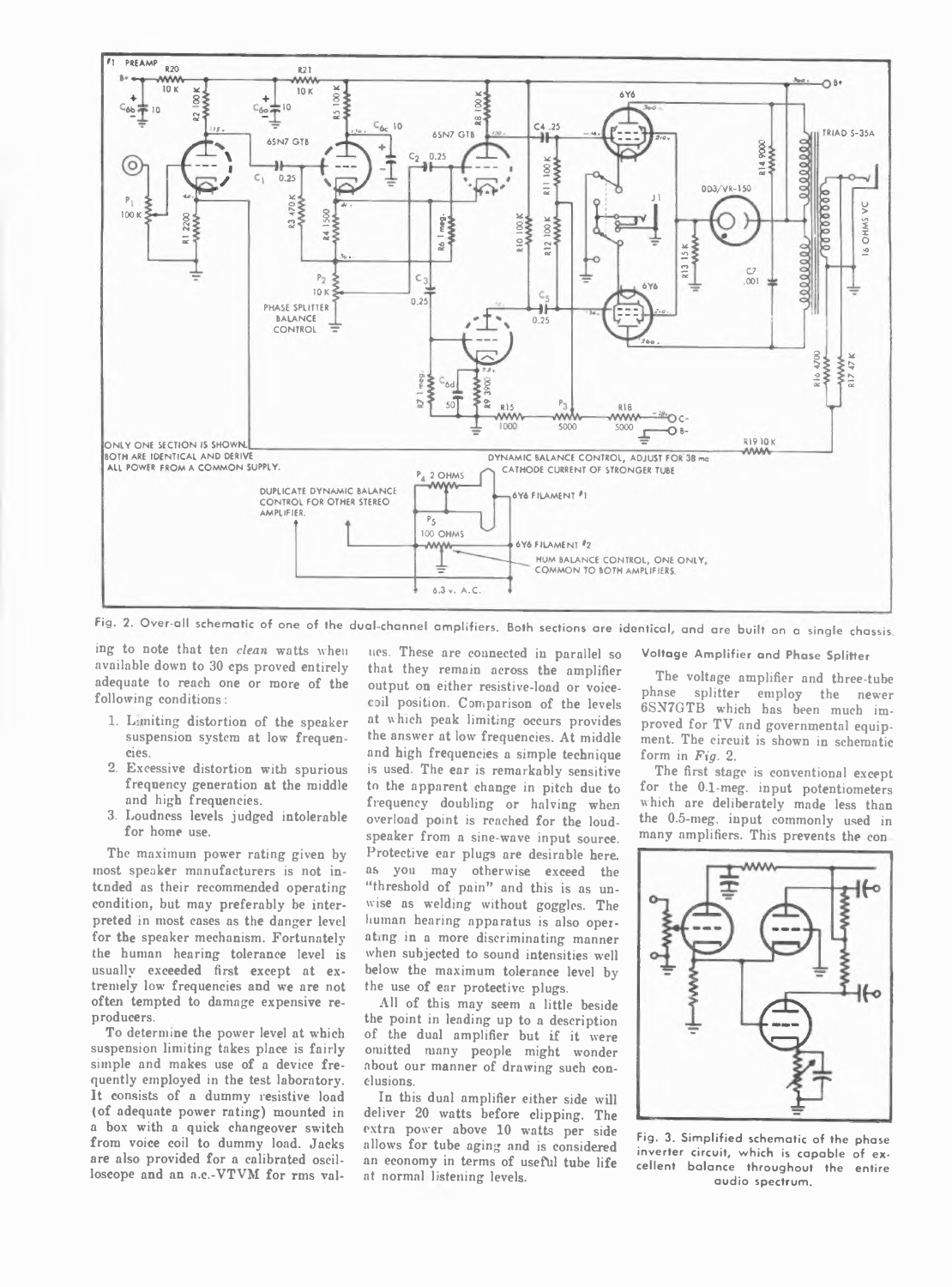trol from becoming a differentiating circuit at middle and lower settings due to the RC network, formed by stray capacitance from wiring and terminals, which normally cause spiking of square waves on many amplifiers. The "Preamp with Presence" (like all modern preamps) has low output impedance and no difficulties are posed.

The phase splitter is an improved variation of circuitry used by the writer since the late 1940's.<sup>2</sup> A cathode follower provides simultaneous audio signal voltage to the cathode of one driver and the grid of the opposing driver, as shown in the simplified schematic, *Fig.* 3. Note the use of a plate-voltage dropping resistor—well bypassed—in the cathodefollower plate circuit. This is important to establish operation of the follower on the same part of the dynamic characteristic as the phase opposed drivers. Also observe that the energized-grid and cathode-circuit capacitances of the drivers (including strays) are effectively in parallel across the *low input impedance* of the cathode follower. This means that the shunt RC product is held to a small value and is virtually identical for the two drivers—a condition which makes it possible to obtain perfectly balanced driving voltages across *more* than the complete audio spectrum. The phase-splitter balance control is a 10,- 000-ohm wire wound potentiometer in the cathode-to ground circuit of the follower. Balance will be obtained with the arm set about 1000 ohms up from ground.

### **Balancing the Phase Splitter**

If you have no test equipment available, the phase splitter may be balanced as follows: connect a temporary short lead from grid to grid of the 6Y6 final —pull out one of the 6Y6 tubes and balance for null on low level music. Remove the short and plug the 6Y6 back in its socket.

While much has been written about two-tube "self-balancing" phase splitters, some rather important defects are generally ignored or glossed over. The phase-inverted side causes the signal to go through one more tube than the "direct side." This usually leads to higher distortion and unequal phase rotation with attendant balance difficulties at frequency extremes. No one would be so optimistic as to expect high-quality performance from a final stage with one flat tube. Obviously the same thing applies to the drivers. When one tube is badly off in a pair of phase-opposed drivers, a self-balancing circuit only insures that the flat tube will be driven harder, with inevitable increase of distortion. The answer is simple. Tubes in



**Fig. 4. Top view of the am plifier chassis. The jacks at Ihe rear are for the outputs,** while power is fed to preamps from octal sockets toward the front.

high class equipment should be tested periodically and replaced when necessary. In this amplifier the use of the improved 6SX7GTB tubes at plate currents of only 1.3 ma in each triode section serves to insure long trouble-free performance from a circuit which may be set precisely for balanced operation.



**Fig. 5. Bottom view of am plifier chassis. Input controls are on front apron, with balance controls accessible from top of chassis just below them. Hum balance control** is at center, individual bias controls are just above terminal strips. Filament emission **balancing controls, plate current jacks, and toggle switch are on right and left aprons.**

 $P$  Patent 2,618,711 issued November 18 1052.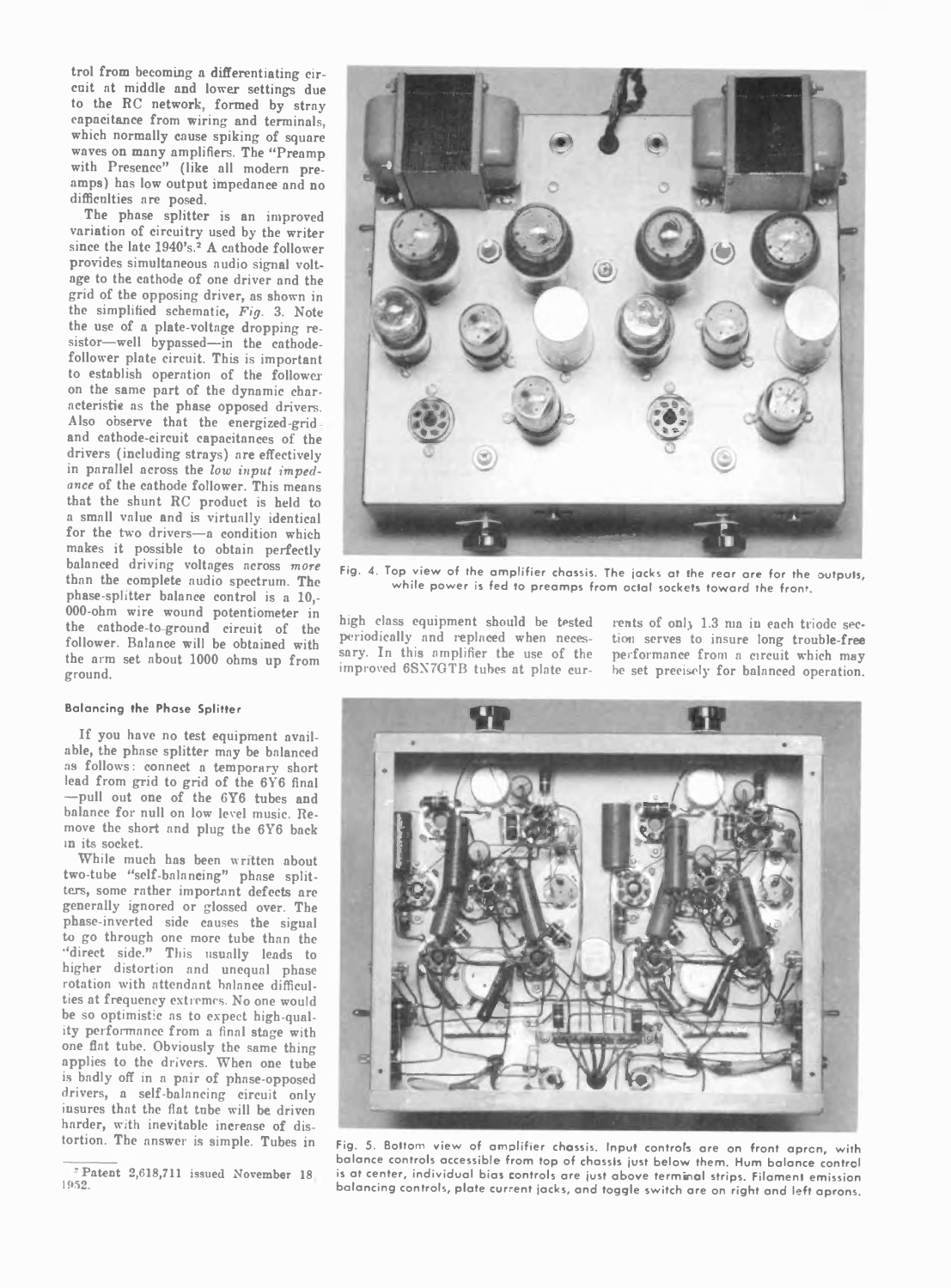

Fig. 6. Schematic of modifications to one of the preamps to permit direct connection from tape head as well as to eliminate tone and loudness controls from the circuit **for recording.**

#### **The Output Stage**

The choice of 6Y6 output tubes was made after testing many different beam tubes in both triode and pentode con nection. These tubes have the advantage of high power output at moderate plate supply voltages. In addition, the optimum plate to plate load impedance is lower than for most beam tubes and permits better low-frequency performance from a given amount of iron and copper in the output transformer.

The 6Y6 output tubes are operated at 300 to 325 plate volts and an OD3/- VR150 gas tube is used as a *series* dropping device to maintain the screen voltages precisely 150 volts lower than the plate supply. The 15,000-ohm resistor from screen circuits to ground keeps about 12 ma of gas-tube current flowing and stabilizes operation.

Improved low-frequency performance is assured by both dynamic and static balancing of the output stage. Most amplifiers—where balance adjustments are provided at all—permit balancing of only static eathode current values. This is usually arranged as either a variable cathode bias or grid bias circuit which permits reducing the plate current of the "high" tube to match the lower tube. Unfortunately this type of balancing generally leads to even poorer conditions of dynamic balance at medium and high level plate current excursions.

In the stereo/monaural amplifier, both output tubes in either push-pull pair have identical, fixed bias grid volt-



**Fig. 7. View of two pream ps showing modifications, including addition of toggle** necting both phono and tape head to in**switch to the one at the right.**

ages. A cathode current jack and switch permits comparing the cathode currents The common bias control is adjusted to produce 38 ma of cathode current *for the lowest tube's plate current* with the filament control *Pi* set for zero resistance. If the "high" tube is in the socket which has the filament control, it is only necessary to reduce the filament voltage *slowly* until 38 ma plate current is obtained. If the high tube is in the wrong socket, merely interchange the output tubes and proceed as described. Obviously we are balancing by means of reducing the emission of the "hotter" tube. Extensive testing has verified that this method results in improved dynamic balance and sustains the delivery of full power at low frequencies.

Much credit for the high performancevs.-cost ratio of the amplifier must go to Triad's Model S-35A output transformer. In this circuit the transformer holds up remarkably well, down to 20 cps and costs about half of what you might normally expect to pay for these results. *Figure* 4 shows the chassis layout and *Fig. 5* shows the underside wiring.

## **Equalization**

The 9000-onm wire wound resistor and .001-µf capacitor from plate to plate of each output stage, serves to neutralize any ringing tendency with the value of negative feedback employed. Feedback is taken from a voltage di vider across the voice-coil winding of the output transformer and is otherwise conventional.

The amount of inverse feedback used is deliberately held to about 10 db. The amplifier is easily driven to full output from less than one volt of input signal so the two volume controls serve mainly as "level-setting" devices. These are linear 0.1-meg. controls and are set about one quarter of full rotation when used with the Miniaturized Preamp with Presence.

## **Preamp Modifications**

While the Preamp with Presence kit is no longer available as a commercial unit, it is still possible to employ conventional construction practices and build the unit without the prefabricated etehed wiring panel and the sheet-metal chassis parts, although there is more work involved. However, with a few modifications to the preamp circuit it may be made to operate directly from tape heads, and it is likely that other types of circuits could be modified similarly to obtain the same results. *Figure* 6 indicates the changes in the miniaturized preamp. The TAPE position replaces the for (foreign) phono position of the original circuit, and slight changes in the wiring of section C of *Stv,* permits con